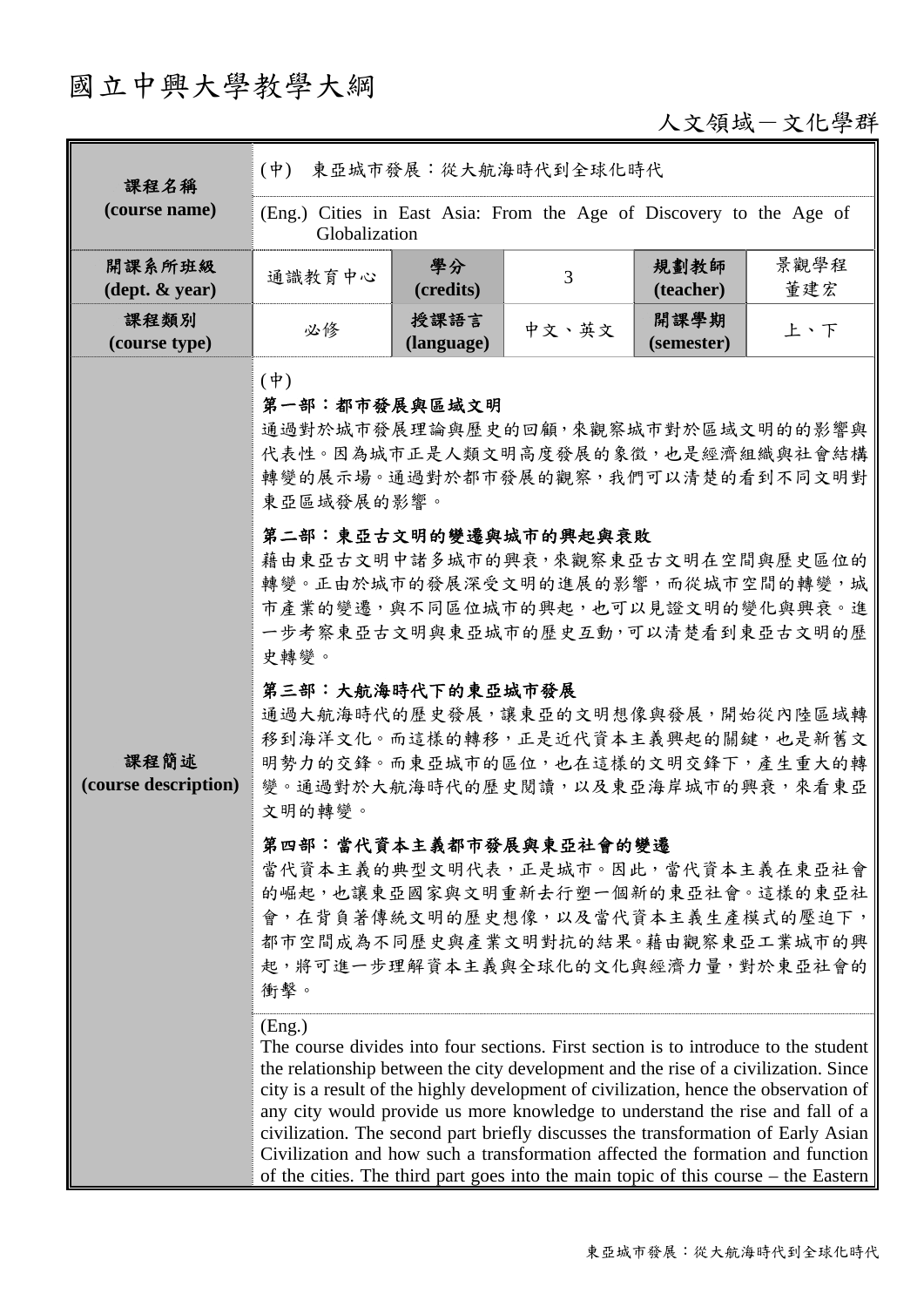|                                                                                                                                                                                                  | Asian cities development at the Age of Discovery. Employing Taiwan as the<br>focal point, the course introduces the various cities at Eastern Asia at the time on<br>how their role in various commerce within and beyond the region of Eastern<br>Asia. It was at this time that the Eastern and Western culture once again confront<br>each other and produced meaningful transition for various civilizations. The final<br>part of the course will take our students to the present time to exam the current<br>trend of globalization and how it effects the development of the cities in Eastern<br>Asian. We wishes through all these four parts of the course would give our<br>students a chance to begin to explore the complex connections between Taiwan<br>and the rest of the Eastern Asia and realize the great role Taiwan had played<br>since the Age of Discovery. |                                                                                                                                                                                                                                                                                                                                                                                                                                                                                                                                                                                                                                                                            |                                                                                                                             |      |                  |  |  |  |  |  |
|--------------------------------------------------------------------------------------------------------------------------------------------------------------------------------------------------|--------------------------------------------------------------------------------------------------------------------------------------------------------------------------------------------------------------------------------------------------------------------------------------------------------------------------------------------------------------------------------------------------------------------------------------------------------------------------------------------------------------------------------------------------------------------------------------------------------------------------------------------------------------------------------------------------------------------------------------------------------------------------------------------------------------------------------------------------------------------------------------|----------------------------------------------------------------------------------------------------------------------------------------------------------------------------------------------------------------------------------------------------------------------------------------------------------------------------------------------------------------------------------------------------------------------------------------------------------------------------------------------------------------------------------------------------------------------------------------------------------------------------------------------------------------------------|-----------------------------------------------------------------------------------------------------------------------------|------|------------------|--|--|--|--|--|
| 先修課程<br>(prerequisites)                                                                                                                                                                          | 無                                                                                                                                                                                                                                                                                                                                                                                                                                                                                                                                                                                                                                                                                                                                                                                                                                                                                    |                                                                                                                                                                                                                                                                                                                                                                                                                                                                                                                                                                                                                                                                            |                                                                                                                             |      |                  |  |  |  |  |  |
| 課程目標與核心能力關聯配比(%)<br>(relevance of course objectives and core learning outcomes)                                                                                                                  |                                                                                                                                                                                                                                                                                                                                                                                                                                                                                                                                                                                                                                                                                                                                                                                                                                                                                      |                                                                                                                                                                                                                                                                                                                                                                                                                                                                                                                                                                                                                                                                            |                                                                                                                             |      |                  |  |  |  |  |  |
| 課程目標                                                                                                                                                                                             |                                                                                                                                                                                                                                                                                                                                                                                                                                                                                                                                                                                                                                                                                                                                                                                                                                                                                      |                                                                                                                                                                                                                                                                                                                                                                                                                                                                                                                                                                                                                                                                            | course objectives                                                                                                           |      | 配比<br>合計<br>100% |  |  |  |  |  |
| 本課程的主要目標,通過介紹大航海<br>時代以降的東亞區位、城市與亞洲社<br>會的變遷,以及這些變遷與世界體系<br>的互動,來探討在人類歷史中,第二<br>次與第三次的全球化運動(第一次為<br>絲路的開通)。並藉此讓同學學習並理<br>解到城市文明的發展、地理區位與全<br>球經濟互動的相關性,藉以提昇同學<br>對世界事務分析的視野,進一步建立<br>對東亞區域發展的認識。 |                                                                                                                                                                                                                                                                                                                                                                                                                                                                                                                                                                                                                                                                                                                                                                                                                                                                                      | The purpose of this course is to<br>introduce the great transformation of                                                                                                                                                                                                                                                                                                                                                                                                                                                                                                                                                                                                  |                                                                                                                             | 人文素養 | 10%              |  |  |  |  |  |
|                                                                                                                                                                                                  |                                                                                                                                                                                                                                                                                                                                                                                                                                                                                                                                                                                                                                                                                                                                                                                                                                                                                      |                                                                                                                                                                                                                                                                                                                                                                                                                                                                                                                                                                                                                                                                            | our world since the Age of Discovery,<br>particularly focusing on the East Asia<br>Society. For our global society has gone | 科學素養 | 10%              |  |  |  |  |  |
|                                                                                                                                                                                                  |                                                                                                                                                                                                                                                                                                                                                                                                                                                                                                                                                                                                                                                                                                                                                                                                                                                                                      | through dramatic change and powerful<br>interaction since the Age of Discovery.<br>The current globalization process is t a<br>continuation of the on-going global<br>action and interaction since the Age of<br>Discovery. Through the introduction of<br>city civilization in East Asia from the<br>Age of Discovery, the course wishes to<br>help students understand the<br>relationship between the development<br>of city civilization, geo-location change<br>and global economic development.<br>Through this course, we expect that<br>students would gain a basic<br>understanding of East Asian society and<br>the ability to analyze certain global<br>affair. |                                                                                                                             | 溝通能力 | 15%              |  |  |  |  |  |
|                                                                                                                                                                                                  |                                                                                                                                                                                                                                                                                                                                                                                                                                                                                                                                                                                                                                                                                                                                                                                                                                                                                      |                                                                                                                                                                                                                                                                                                                                                                                                                                                                                                                                                                                                                                                                            |                                                                                                                             | 創新能力 | 25%              |  |  |  |  |  |
|                                                                                                                                                                                                  |                                                                                                                                                                                                                                                                                                                                                                                                                                                                                                                                                                                                                                                                                                                                                                                                                                                                                      |                                                                                                                                                                                                                                                                                                                                                                                                                                                                                                                                                                                                                                                                            |                                                                                                                             | 國際視野 | 20%              |  |  |  |  |  |
|                                                                                                                                                                                                  |                                                                                                                                                                                                                                                                                                                                                                                                                                                                                                                                                                                                                                                                                                                                                                                                                                                                                      |                                                                                                                                                                                                                                                                                                                                                                                                                                                                                                                                                                                                                                                                            |                                                                                                                             | 社會關懷 | 20%              |  |  |  |  |  |
|                                                                                                                                                                                                  |                                                                                                                                                                                                                                                                                                                                                                                                                                                                                                                                                                                                                                                                                                                                                                                                                                                                                      |                                                                                                                                                                                                                                                                                                                                                                                                                                                                                                                                                                                                                                                                            |                                                                                                                             |      |                  |  |  |  |  |  |
| 課程目標之教學方法與評量方法<br>(teaching and assessment methods for course objectives)                                                                                                                        |                                                                                                                                                                                                                                                                                                                                                                                                                                                                                                                                                                                                                                                                                                                                                                                                                                                                                      |                                                                                                                                                                                                                                                                                                                                                                                                                                                                                                                                                                                                                                                                            |                                                                                                                             |      |                  |  |  |  |  |  |
| 教學方法 (teaching methods)                                                                                                                                                                          |                                                                                                                                                                                                                                                                                                                                                                                                                                                                                                                                                                                                                                                                                                                                                                                                                                                                                      |                                                                                                                                                                                                                                                                                                                                                                                                                                                                                                                                                                                                                                                                            | 學習評量方式 (evaluation)                                                                                                         |      |                  |  |  |  |  |  |
| 講授<br>討論<br>專題探討<br>調查參訪                                                                                                                                                                         |                                                                                                                                                                                                                                                                                                                                                                                                                                                                                                                                                                                                                                                                                                                                                                                                                                                                                      |                                                                                                                                                                                                                                                                                                                                                                                                                                                                                                                                                                                                                                                                            | 課程參與 10%<br>課程心得報告 40%<br>期末研究報告50%                                                                                         |      |                  |  |  |  |  |  |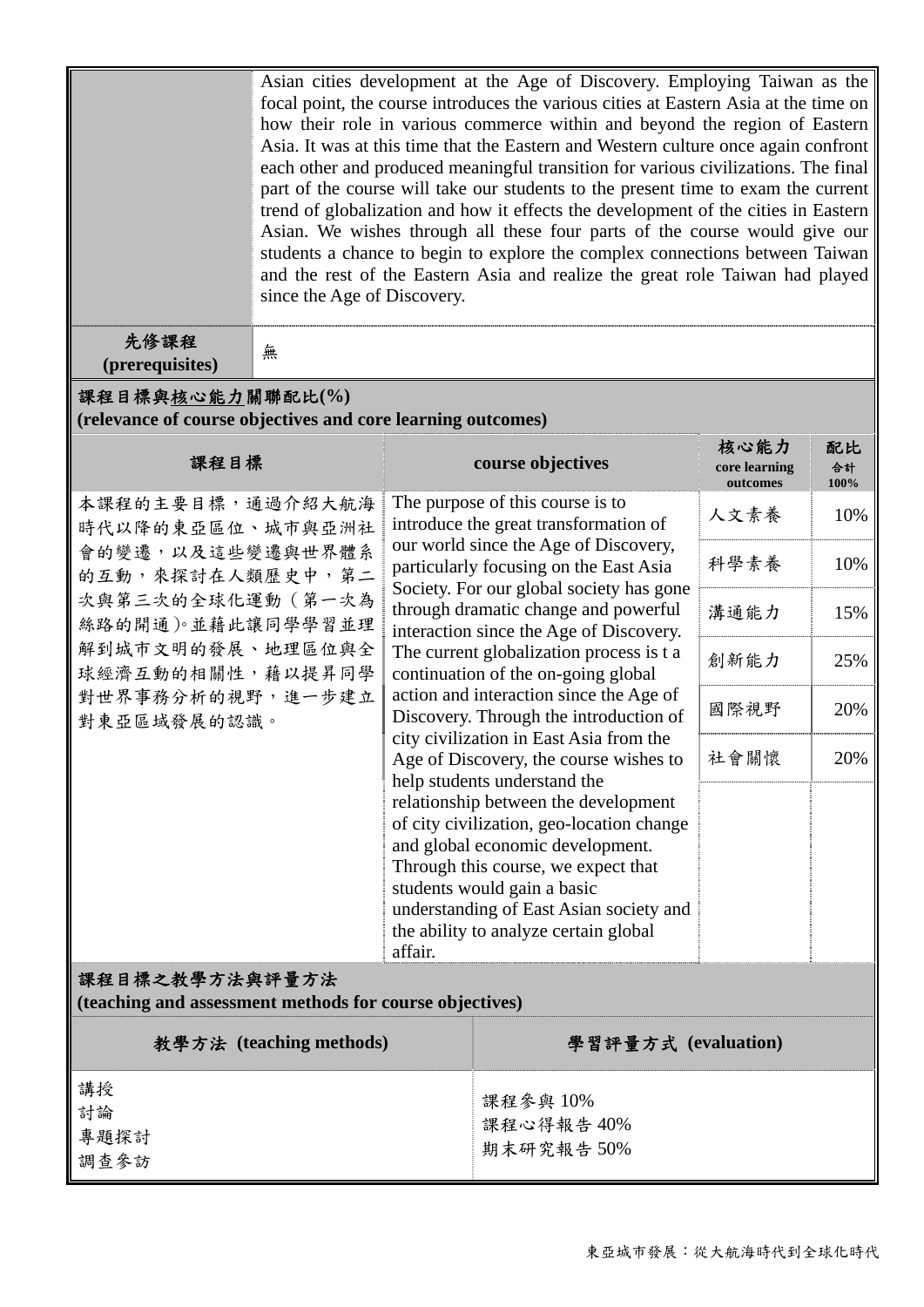#### 授課內容(單元名稱與內容、習作**/**考試進度、備註)

**(course content and homework/tests schedule)** 

#### 第一部:都市發展與區域文明

通過對於城市發展理論與歷史的回顧,來觀察城市對於區域文明的的影響與代表性。因為城市 正是人類文明高度發展的象徵,也是經濟組織與社會結構轉變的展示場。通過對於都市發展的 觀察,我們可以清楚的看到不同文明對東亞區域發展的影響。

Week 1 課程簡介

Week 2 文明與城市發展

Week 3 東亞城市發展與東亞文明興衰

#### 第二部:大航海時代下的東亞城市發展

通過大航海時代的歷史發展,讓東亞的文明想像與發展,開始從內陸區域轉移到海洋文化。而 這樣的轉移,正是好代資本主義興起的關鍵,也是新舊文明勢力的交鋒。而東亞城市的區位, 也在這樣的文明交鋒下,產生重大的轉變。通過對於大航海時代的歷史閱讀,以及東亞海岸城 市的興衰,來看東亞文明的轉變。

Week 4 大航海時代的興起:巴達維亞城(Batavia)日記

Week 5 大航海時代的台灣島

Week 6 荷蘭東印度公司、熱蘭遮城與中國東南沿岸

Week 7 西班牙的白銀帝國與馬尼拉的興起

Week 8 長崎市與日本幕府的國際貿易策略變遷

 Week 9 台南府的建立與大航海時代在東亞的終結 (期中考週:學生須於本週繳交乙份書面簡要田野報告)

#### 第三部:當代資本主義都市發展與東亞社會的變遷

當代資本主義的典型文明代表正是城市。因此,當代資本主義在東亞社會的崛起,也讓東亞國 家與文明重新行塑一個新的東亞社會。這樣的東亞社會,在背負著傳統文明的歷史想像及當代 資本主義生產模式的壓迫下,都市空間成為不同歷史與產業文明對抗的結果。藉由觀察東亞工 業城市的興起,將可進一步理解資本主義與全球化的文化與經濟力量對於東亞社會的衝擊。

- Week 10 工業資本主義的入侵與東亞新城市的興起
- Week 11 上海:東亞的現代化早產兒
- Week 12 香港:西方殖民的東亞看板
- Week 13 東京:東亞的全球化首都
- Week 14 新加坡:威權治理下的城市國家
- Week 15 台北:不同殖民文化的交鋒處
- Week 16 期末報告(分組口頭報告)
- Week 17 期末報告(分組口頭報告)

Week 18 期末報告(分組口頭報告)

### 教科書**&**參考書目(書名、作者、書局、代理商、說明)

#### **(textbook & other references)**

1.Andrade, Tonio. 鄭維中譯, 2007, 福爾摩沙如何變成台灣府?(遠流出版社) 2.殷寶寧, 2006, 情欲, 國族, 後殖民: 誰的中山北路?(左岸文化) 3.黃宗儀, 2008, 面對巨變中的東亞景觀: 大都會的自我身分書寫 (群學出版社) 4.林玉茹,2000,清代竹塹地區的在地商人及其活動網路 (聯經出版公司) 5.林玉茹,1996,清代台灣港口的空間結構 (聯經出版公司)